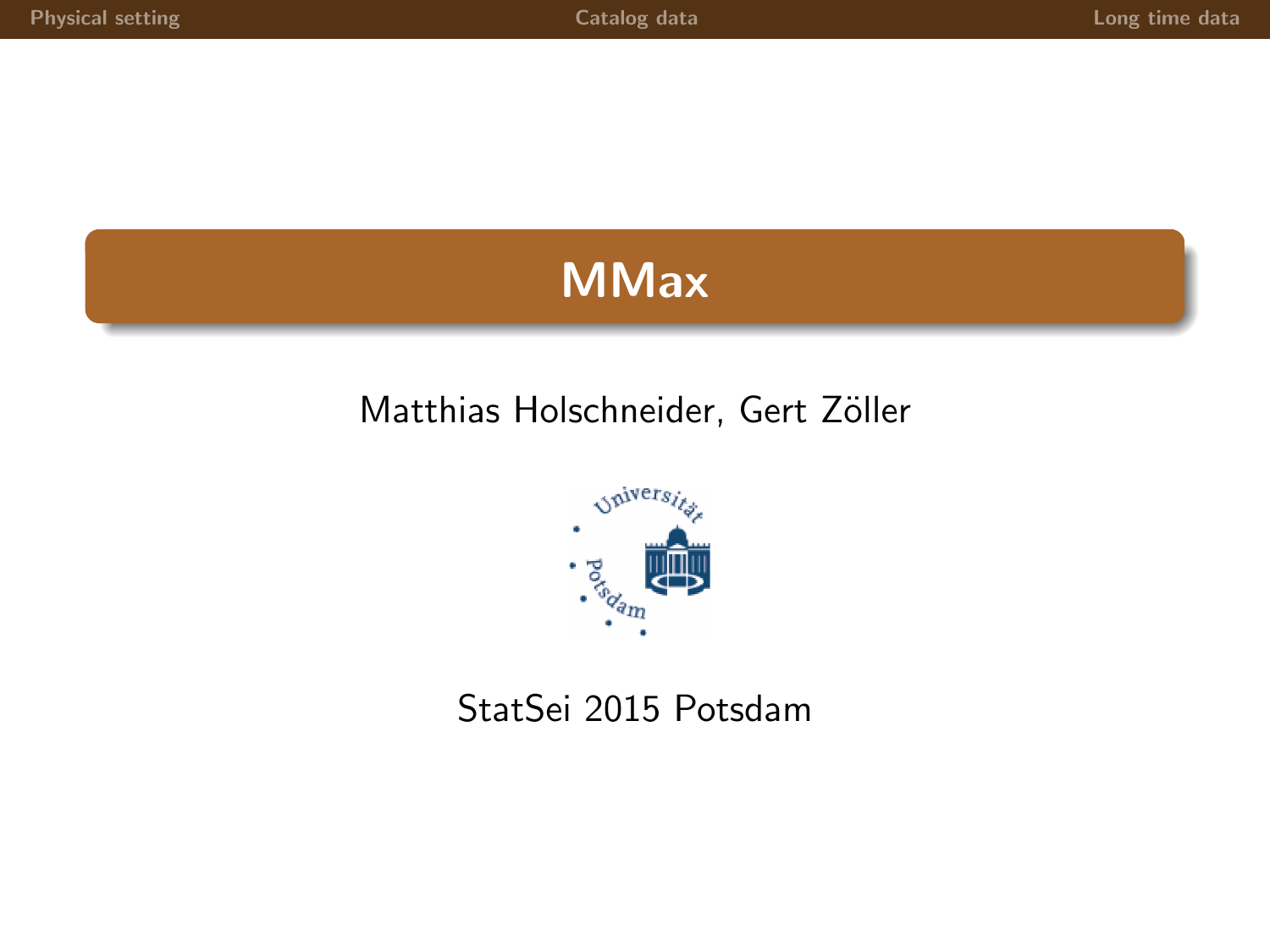Determination of  $m_{max}$  is an important chalange in statistical seismology.

Available data comprises various time scales

- catalogs ( $<$  500 $y$ )
- paleo earthquakes  $(< 100.000y)$
- <span id="page-1-0"></span>**e** geological fault displacement data ( $> 100.000y$ )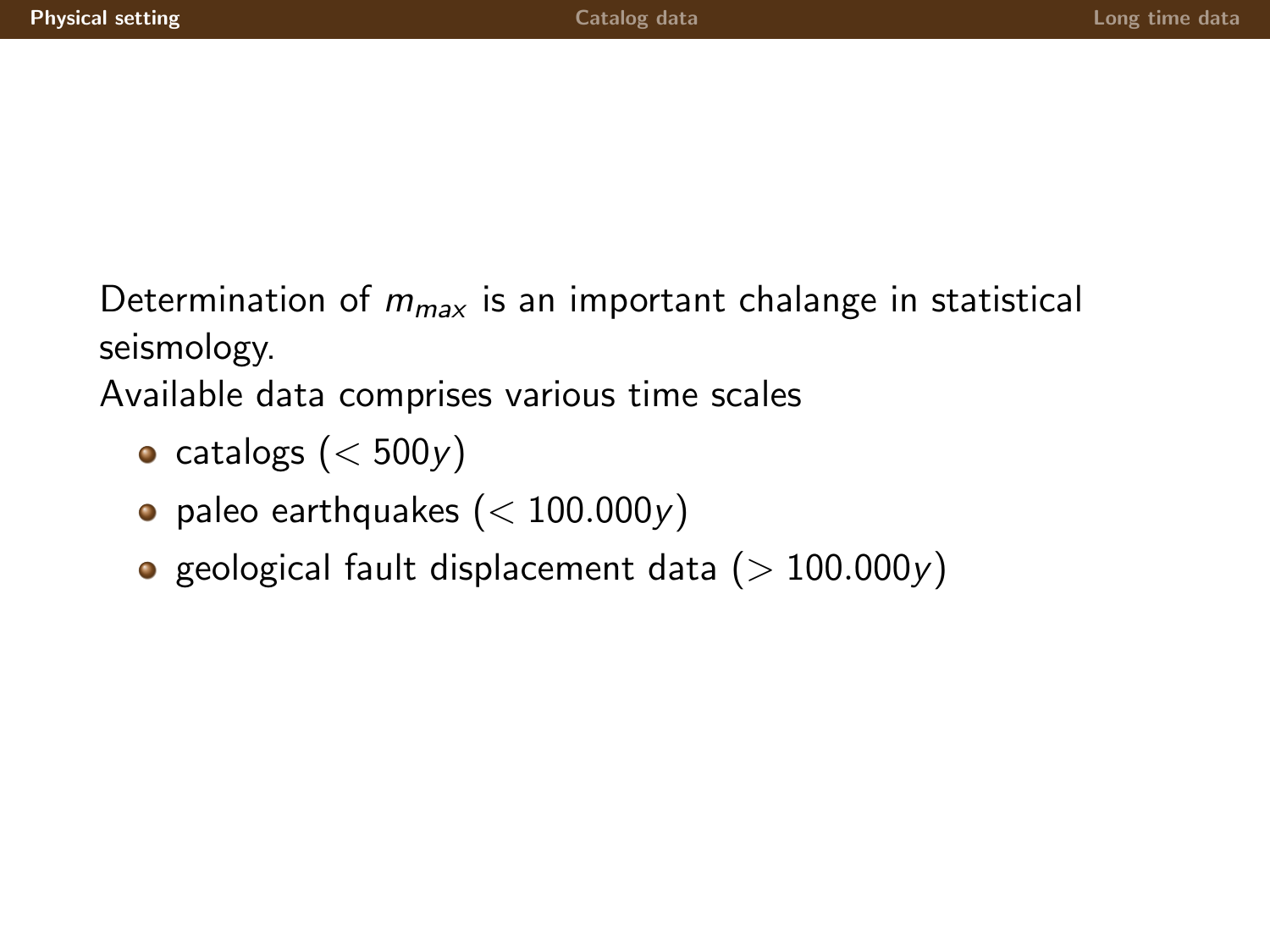# physical model of seismicity

Estimation is based on physical assumptions of earthquake distribution

- large events are independent
- **•** occurence times are fully random (i.e. Poisson process)
- magnitudes follow a GR distribution up to some upper limit  $m_{max}$

$$
\lambda_M(m) \simeq 10^{-bm}, \quad m_0 \le m \le m_{max}
$$

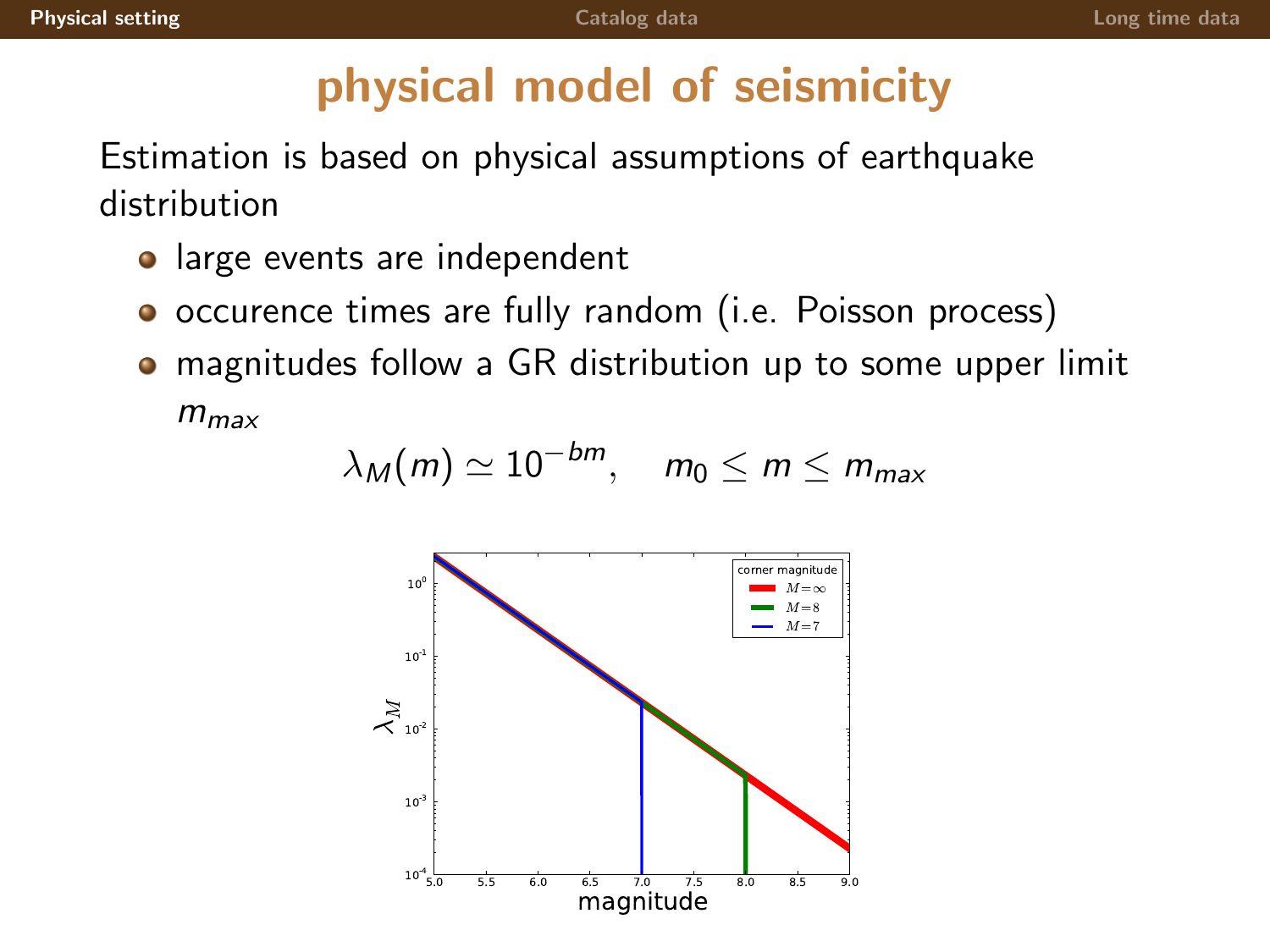## optimal estimation from catalogs

Likelihood function of  $n$  independent events

$$
L({m_i}|m_{max}) = \lambda_M(m_1) \lambda_M(m_2) \ldots \lambda_M(m_n)
$$
  
=  $L_1(m_{max}, \mu, n) \times L_2(b, \langle m \rangle)$ 

#### optimal observable

 $\mu = \text{ max}\left\{m_i\right\} = \text{maximum observed magnitude}$ catalog

Only factor  $L_1$  depends on  $m_{max}$ .  $\Rightarrow$ 

All information about  $m_{max}$  is in  $\mu$  and n For geological data *n* is unknown.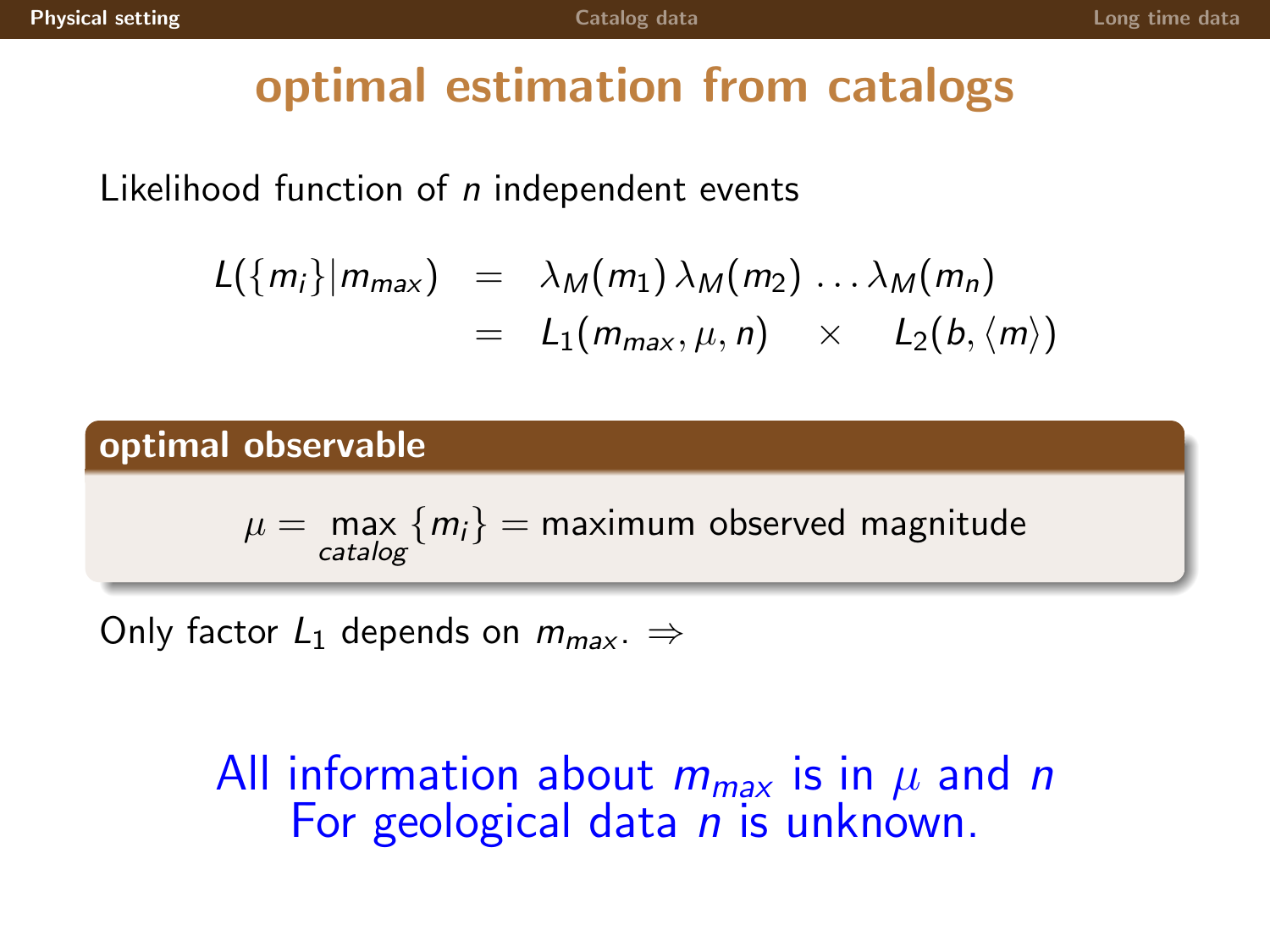### Results for catalog data



- With high probability confidence interval  $[\mu, \psi]$  is infinite
- **•** Bayesian posterior reflects essentially the prior
- Bayesian posterior with flat prior in  $m_{max}$  is not normalizable
- <span id="page-4-0"></span> $\bullet$  Test for  $m_{max}$  does not have any power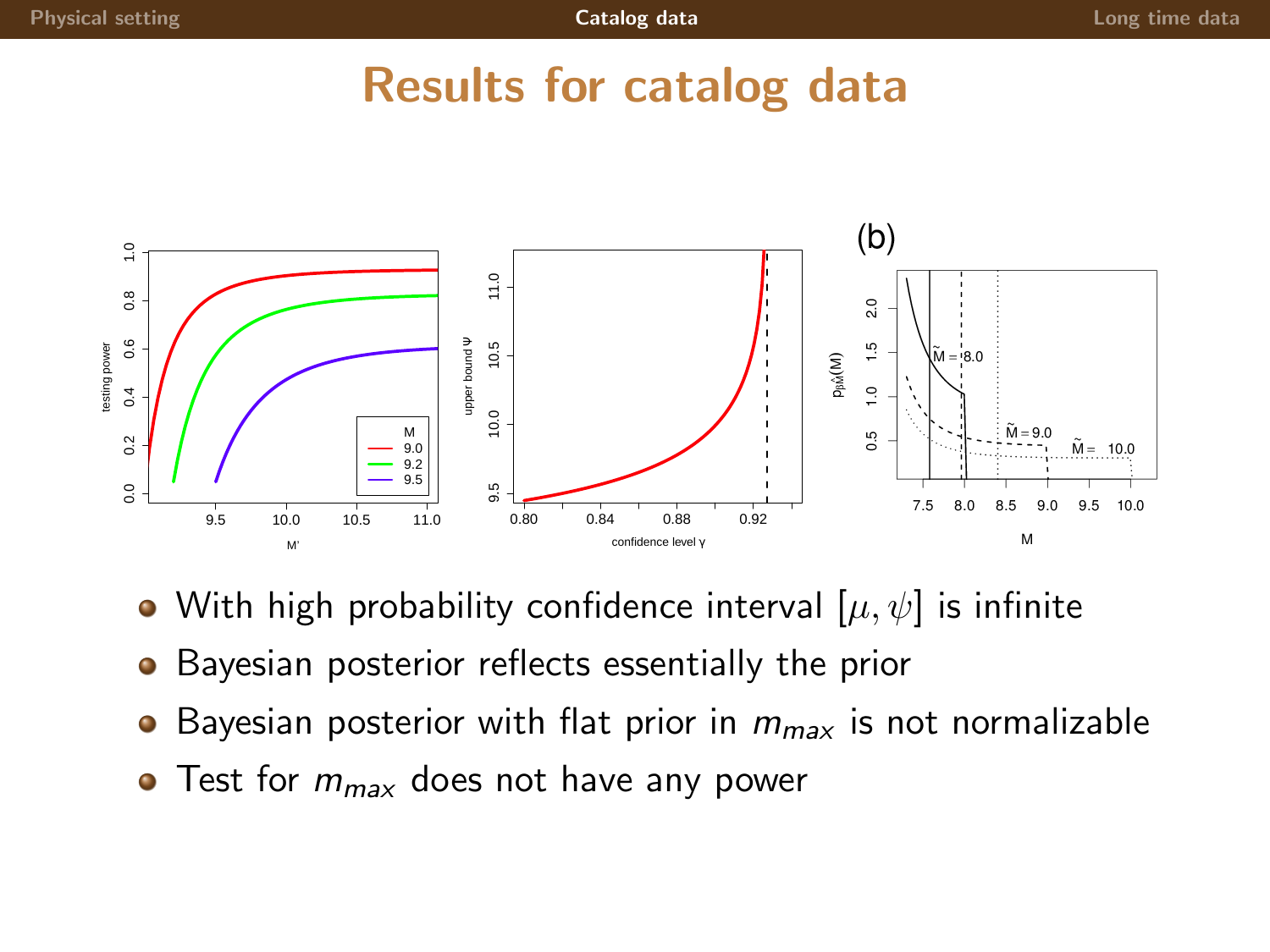# Problems with catalog data

- Poor statistics, few events
- Frequency of large(st) events in time T of catalog is  $\ll 1$
- Tail of distribution is poorly sampled

Geological data (total slip, paleo earthquakes) over time span  $T$ uncertainty in  $n$  needs to be taken into account.

#### optimal observable

<span id="page-5-0"></span> $\mu = \max_{\mathcal{T}} \{\textsf{magnitude}\}$ 

Any other observable will produce less precise results (e.g. larger confidence intervals)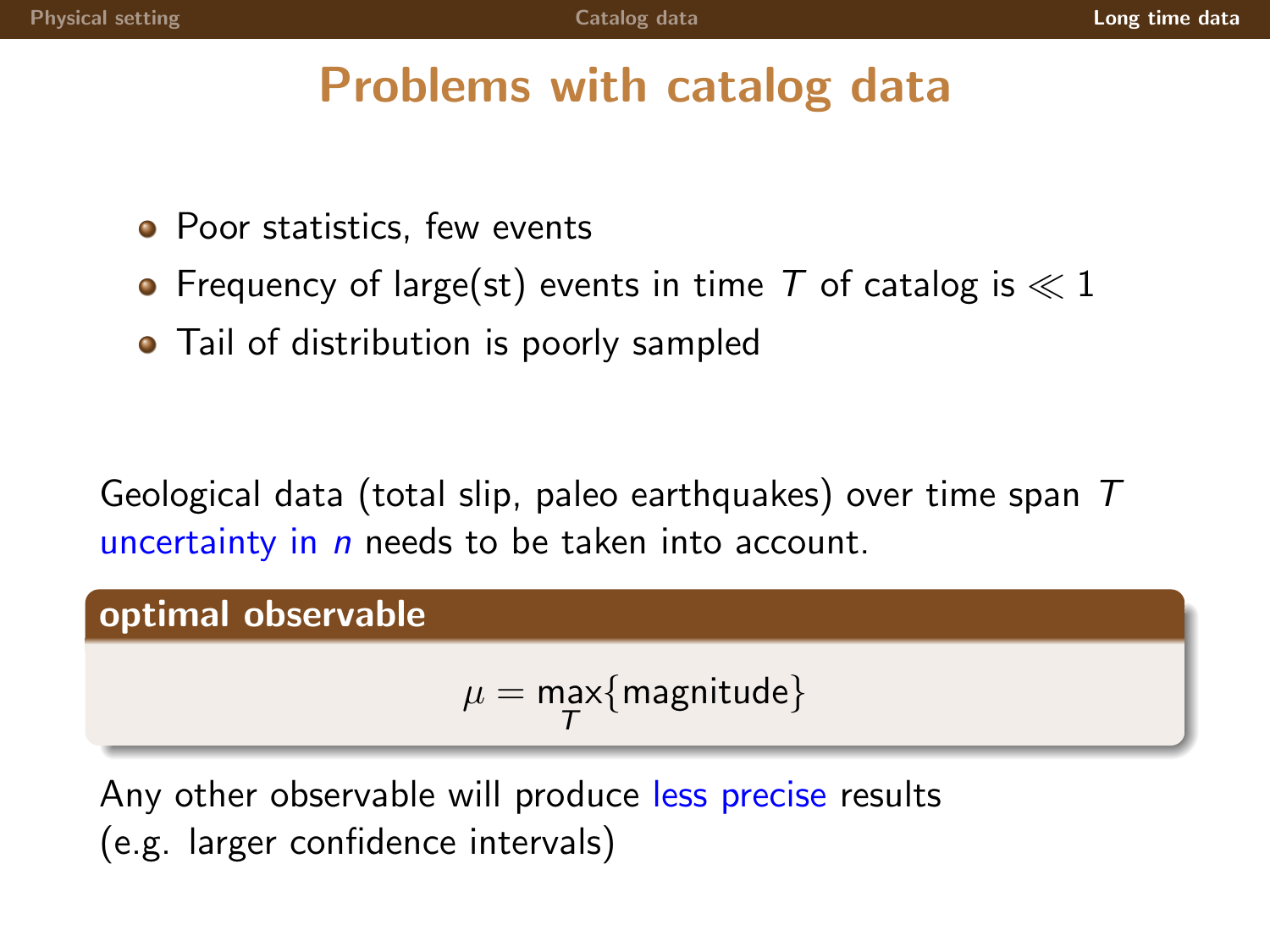# Gumbel distribution

#### Extreme value distribution reads

$$
\Pr(\mu \leq m | m_{\max}) = \sum_{n=0}^{\infty} \frac{\Lambda^n}{n!} e^{-\Lambda} \left( e^{-\beta m} - e^{-\beta m_{\max}} \right)^n
$$

#### Gumbel distribution

$$
\Pr(\mu \leq m | m_{\max}) = \exp \left[ -T\Lambda \left( e^{-\beta m} - e^{-\beta m_{\max}} \right) \right]
$$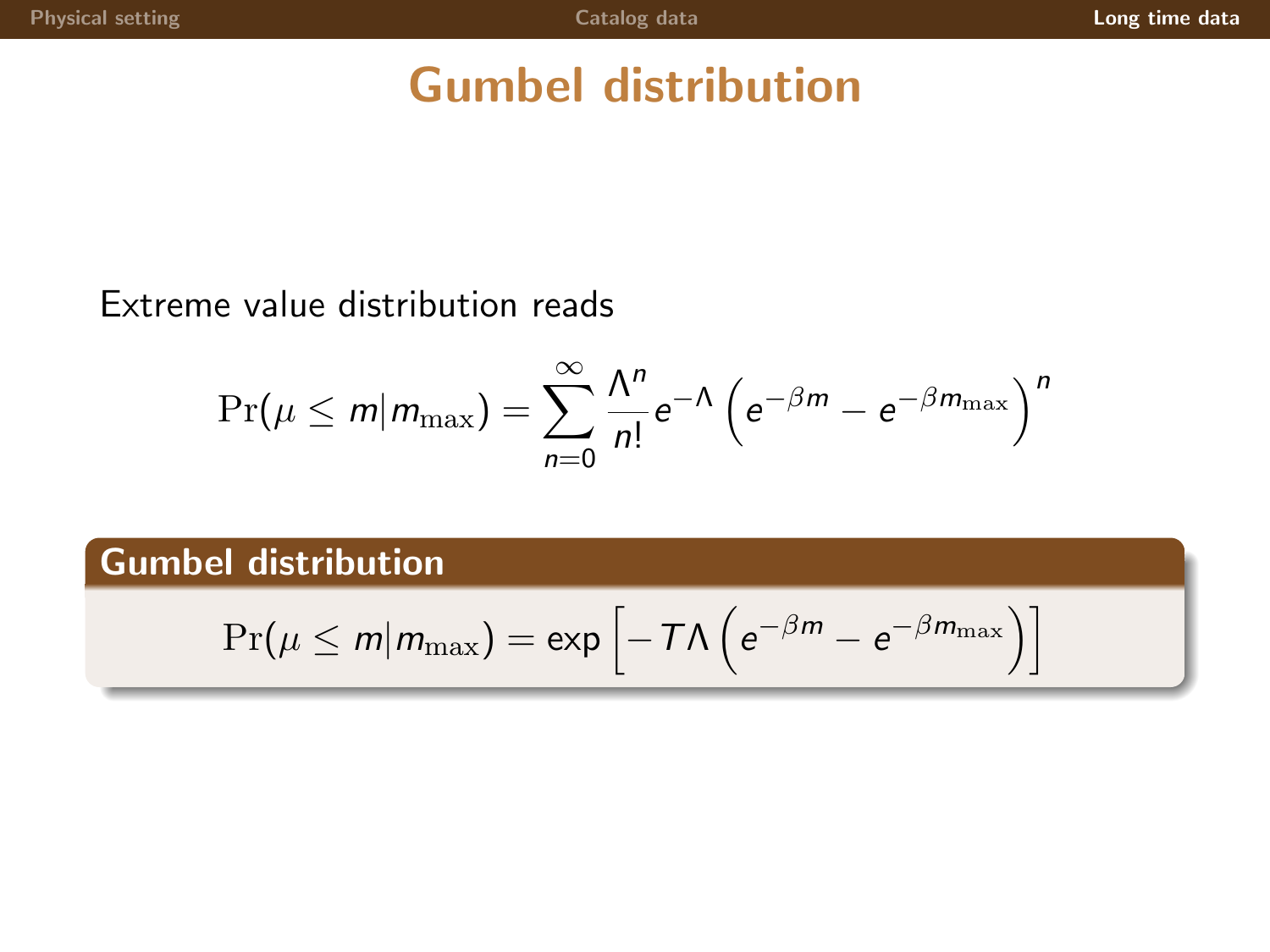# Optimal confidence interval

Confidence interval  $[\mu, m_{\infty}]$  of level  $\gamma$   $(1 - \gamma$  probability of failure)

$$
m_\infty=-\frac{1}{b\log\left(10\right)}\log\left[10^{-b\mu}+\frac{b\log\left(10\right)}{710^a}\log(1-\gamma)\right]
$$

For reasonable levels of required confidence  $m_{\infty} = \infty$ Example:  $\mu = 6.7$  and  $T = 45000 - 30000$  years

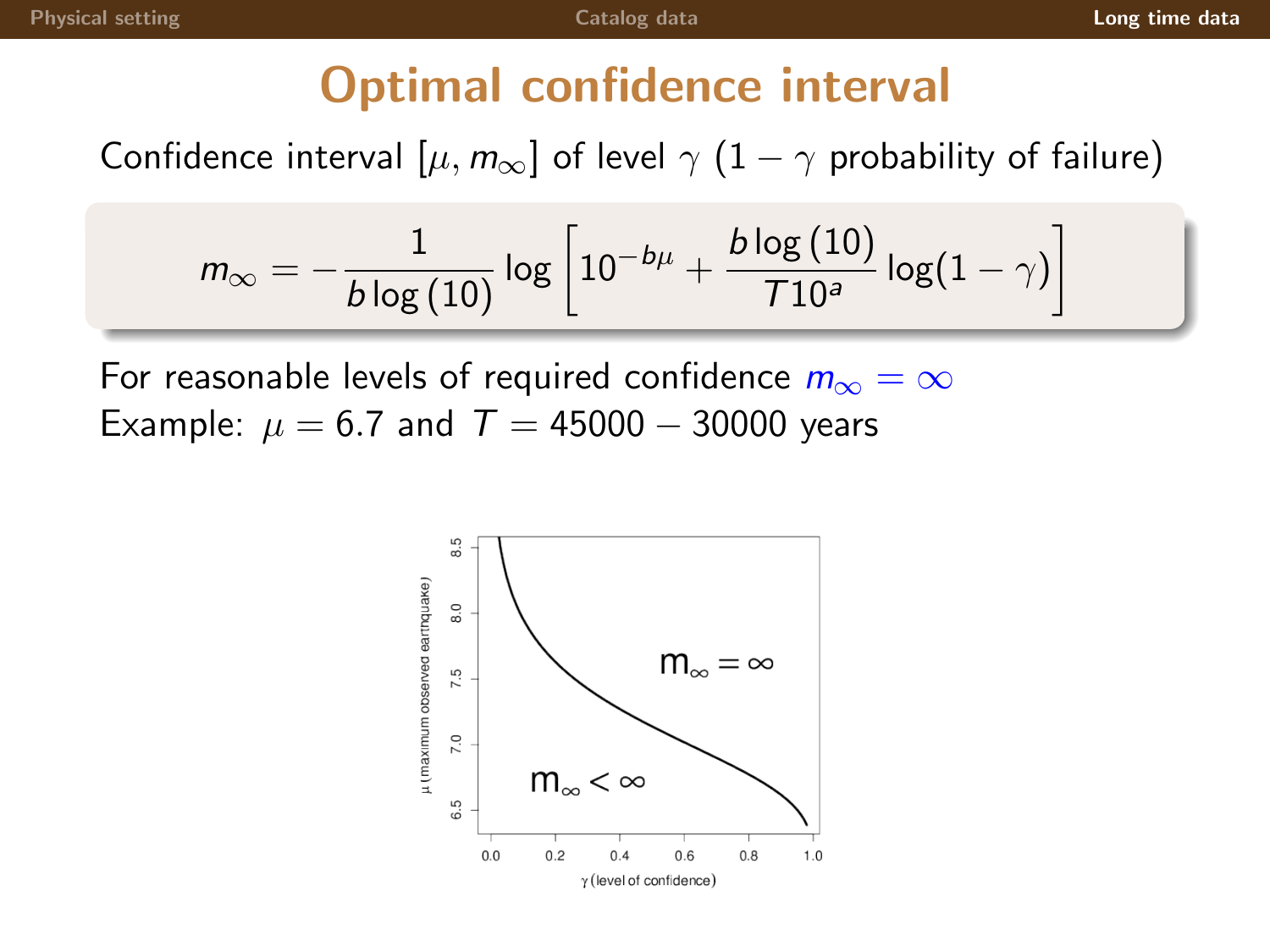## Bayesian posterior

The Bayesian posterior distribution of  $m_{\text{max}}$ 

 $\rho(m_{\text{max}}|\mu) \propto 10$  $\frac{\tau_{10}^{g-bm_{\max}}}{b[\log{(10)}]^{2}}$   $\rho_{0}(m_{\max})$ 

- Not normalisable for flat prior  $\bullet$
- **•** Posterior largerly determined by prior information

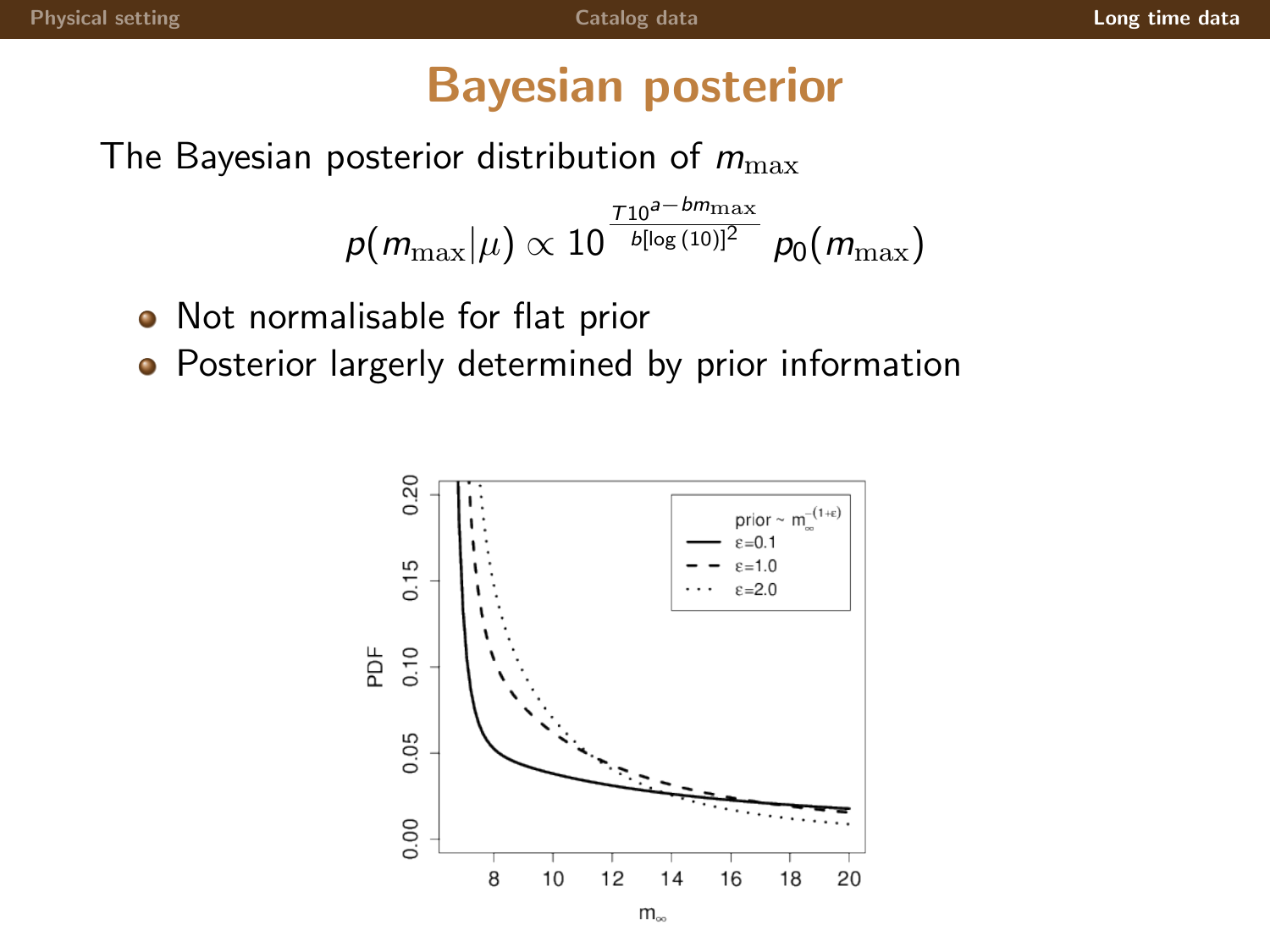# Proxy data

Maximal earhquake over time  $T$  is not available. Proxy data may be used

- $\bullet$  total slip over time  $T$
- average slip rate over  $T$
- $\bullet$  total moment release over time  $T$
- $\bullet$  average moment rate over time  $T$

BUT: confidence intervals based on these proxy data are larger than the ones based on  $\mu$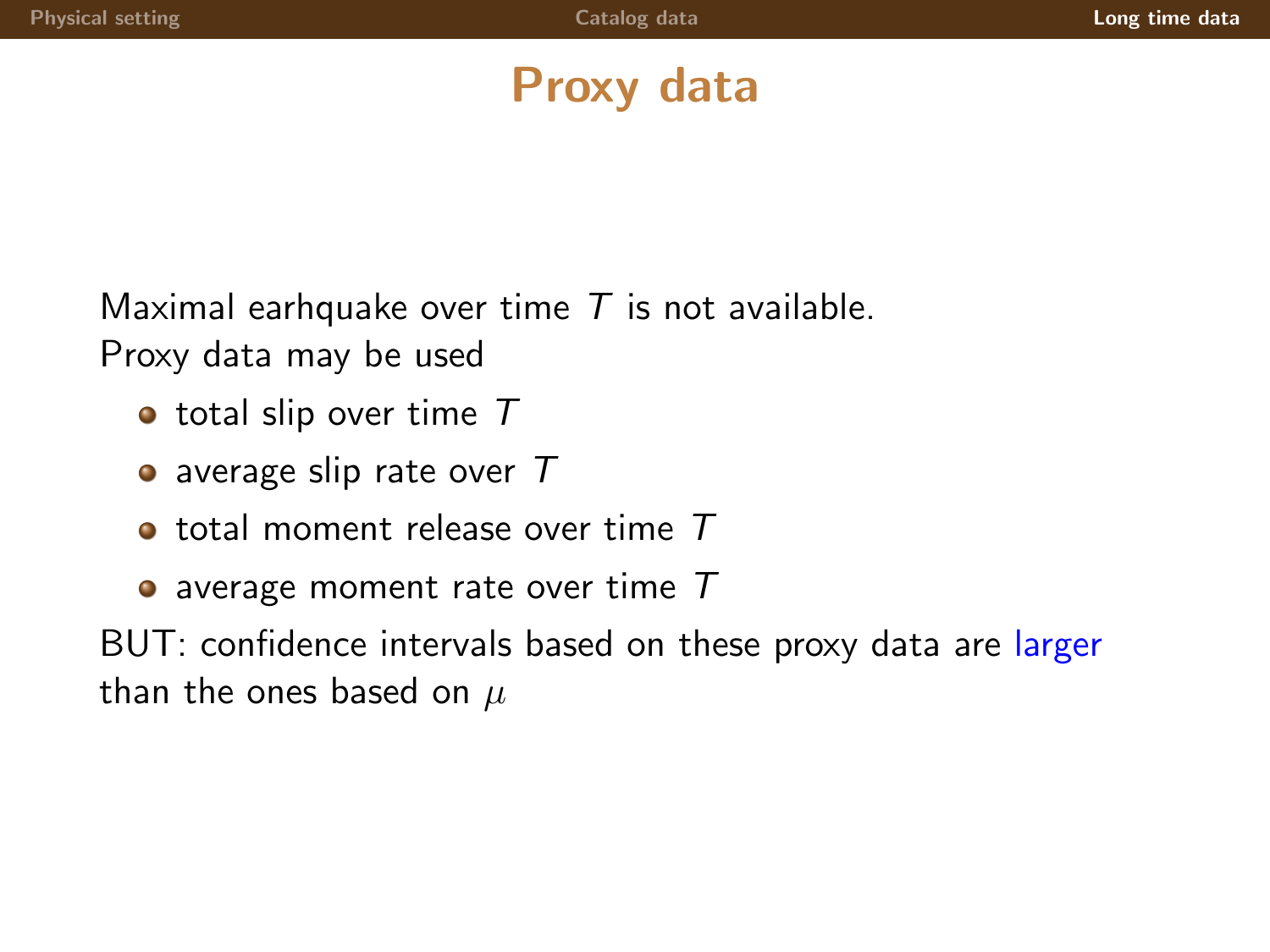# Seismic moment

Cumulated released seismic moment  $\Leftrightarrow$  total slip over T average moment rate  $\Leftrightarrow$  average slip rate over T

Single event distribution of released moment depends on maximal moment  $\mathcal{M}_{\text{max}}$ 

 $f_{\mathcal{M}_{\max}}(\mathcal{M})$ 

Sum of *n* events  $M_1 + \cdots + M_n$  has distribution

 $f_{\mathcal{M}_{\text{max}}}^{n(*)}$  $\mathcal{M}_{\max}^{(N(*))}(\mathcal{M})$  n-fold convolution

Total released moment during  $T$  (with cutoff for small moments)

$$
L(\mathcal{M}|\mathcal{M}_{\max},T)\propto \sum_{n=1}^{\infty}\frac{\Lambda^{n}e^{-\Lambda T}}{n!}f_{\mathcal{M}_{\max}}^{n(*)}(\mathcal{M}),
$$

No explicit formula expression available. Relation to Levi process. Sum is dominated by largest event  $\Rightarrow$  proxy for  $\mu$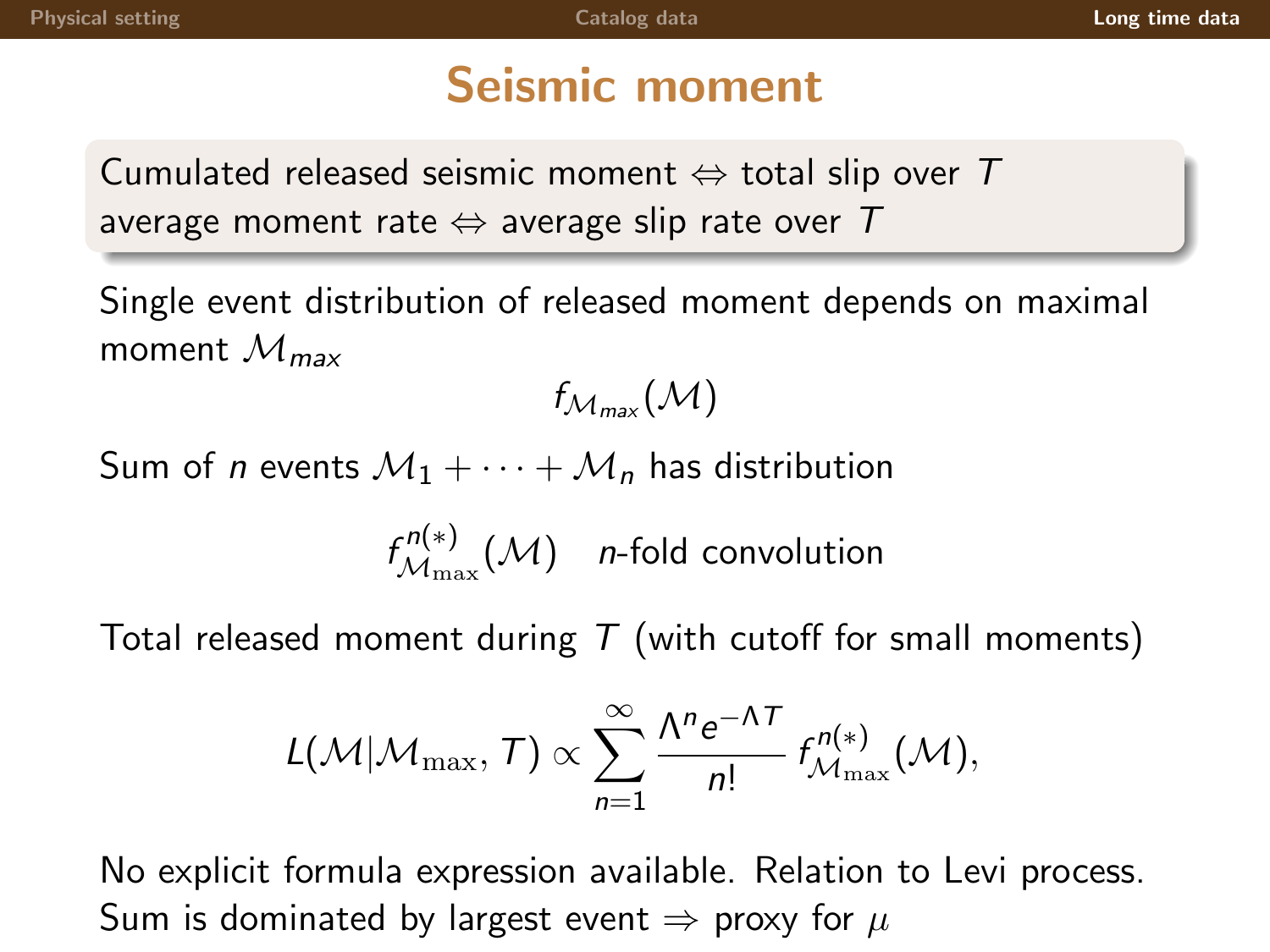# Problems

- High precision geodetic measurements of slip rates are of no use since time scale is too short
- Displacement over geological data comprises larger time scales, but still only a few seismic cycles are included
- Uncertainty in determination T
- Relation slip moment release is not a fundamental law